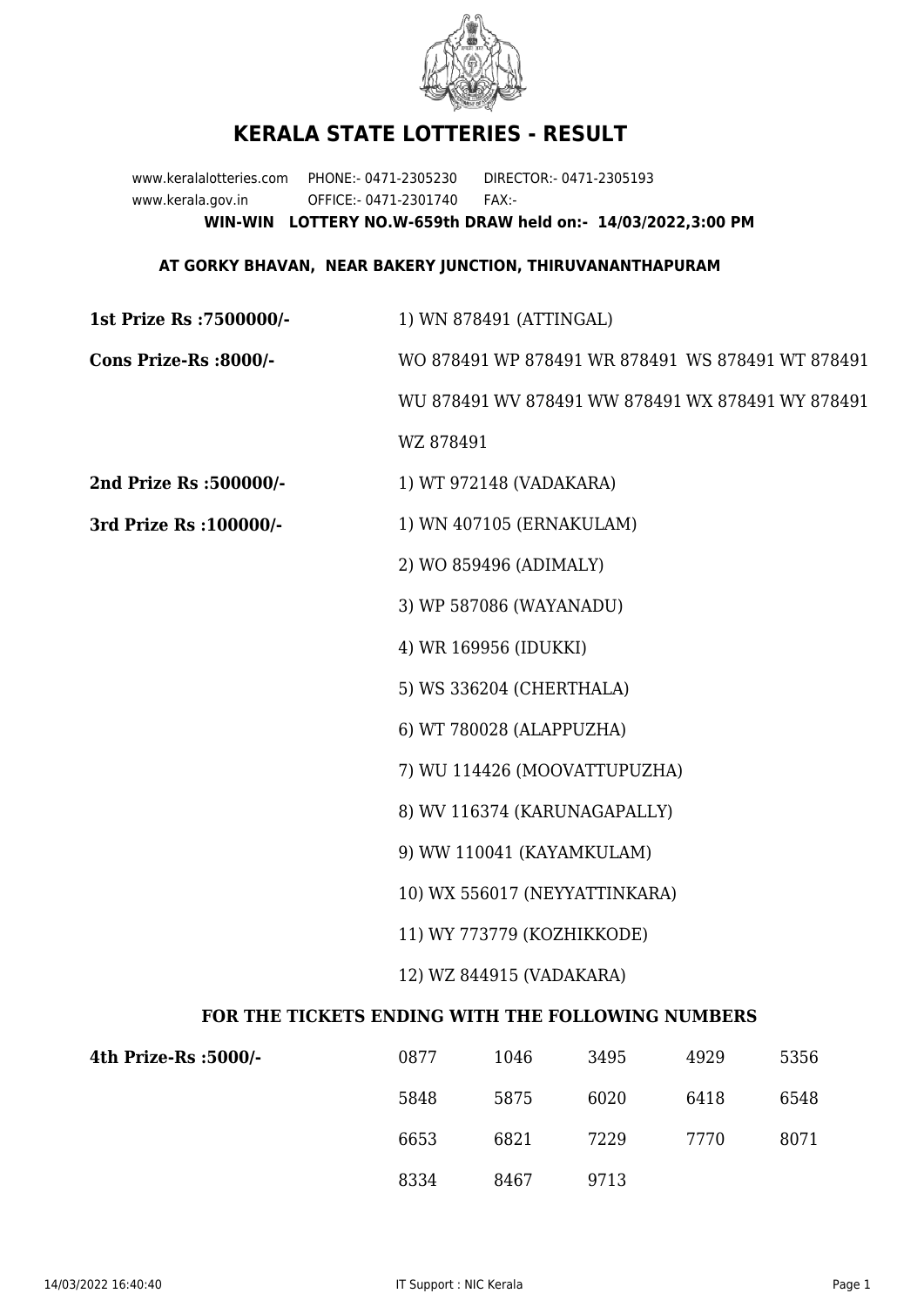| 5th Prize-Rs : 2000/- | 0071 | 0241 | 1365 | 2075 | 3106 |
|-----------------------|------|------|------|------|------|
|                       | 5893 | 6775 | 8330 | 9259 | 9537 |
| 6th Prize-Rs : 1000/- | 0062 | 0108 | 2009 | 2329 | 3707 |
|                       | 3910 | 4315 | 4517 | 5186 | 5585 |
|                       | 7656 | 7786 | 8174 | 8529 |      |
| 7th Prize-Rs :500/-   | 0009 | 0082 | 0085 | 0276 | 0439 |
|                       | 1183 | 1298 | 1345 | 1363 | 1569 |
|                       | 2196 | 2238 | 2244 | 2278 | 2363 |
|                       | 2463 | 2652 | 2720 | 2745 | 2940 |
|                       | 3170 | 3214 | 3411 | 3460 | 3514 |
|                       | 3552 | 3655 | 3724 | 3798 | 3881 |
|                       | 3934 | 4198 | 4235 | 4368 | 5050 |
|                       | 5472 | 5480 | 5631 | 5746 | 5793 |
|                       | 5864 | 6103 | 6121 | 6332 | 6365 |
|                       | 6452 | 6490 | 6499 | 6578 | 6614 |
|                       | 6627 | 6729 | 6871 | 7272 | 7328 |
|                       | 7390 | 7402 | 7586 | 7595 | 7605 |
|                       | 7619 | 7691 | 8127 | 8369 | 8497 |
|                       | 8666 | 8771 | 8850 | 8897 | 9026 |
|                       | 9056 | 9272 | 9284 | 9288 | 9312 |
|                       | 9384 | 9411 | 9566 | 9819 | 9855 |
|                       | 9912 | 9977 |      |      |      |
| 8th Prize-Rs : 100/-  | 0051 | 0129 | 0322 | 0330 | 0403 |
|                       | 0416 | 0460 | 0579 | 0593 | 0648 |
|                       | 0832 | 1066 | 1325 | 1370 | 1391 |
|                       | 1540 | 1586 | 1595 | 1669 | 1697 |
|                       | 1701 | 1788 | 1970 | 2063 | 2103 |
|                       | 2115 | 2129 | 2136 | 2323 | 2427 |
|                       | 2442 | 2450 | 2453 | 2620 | 2663 |